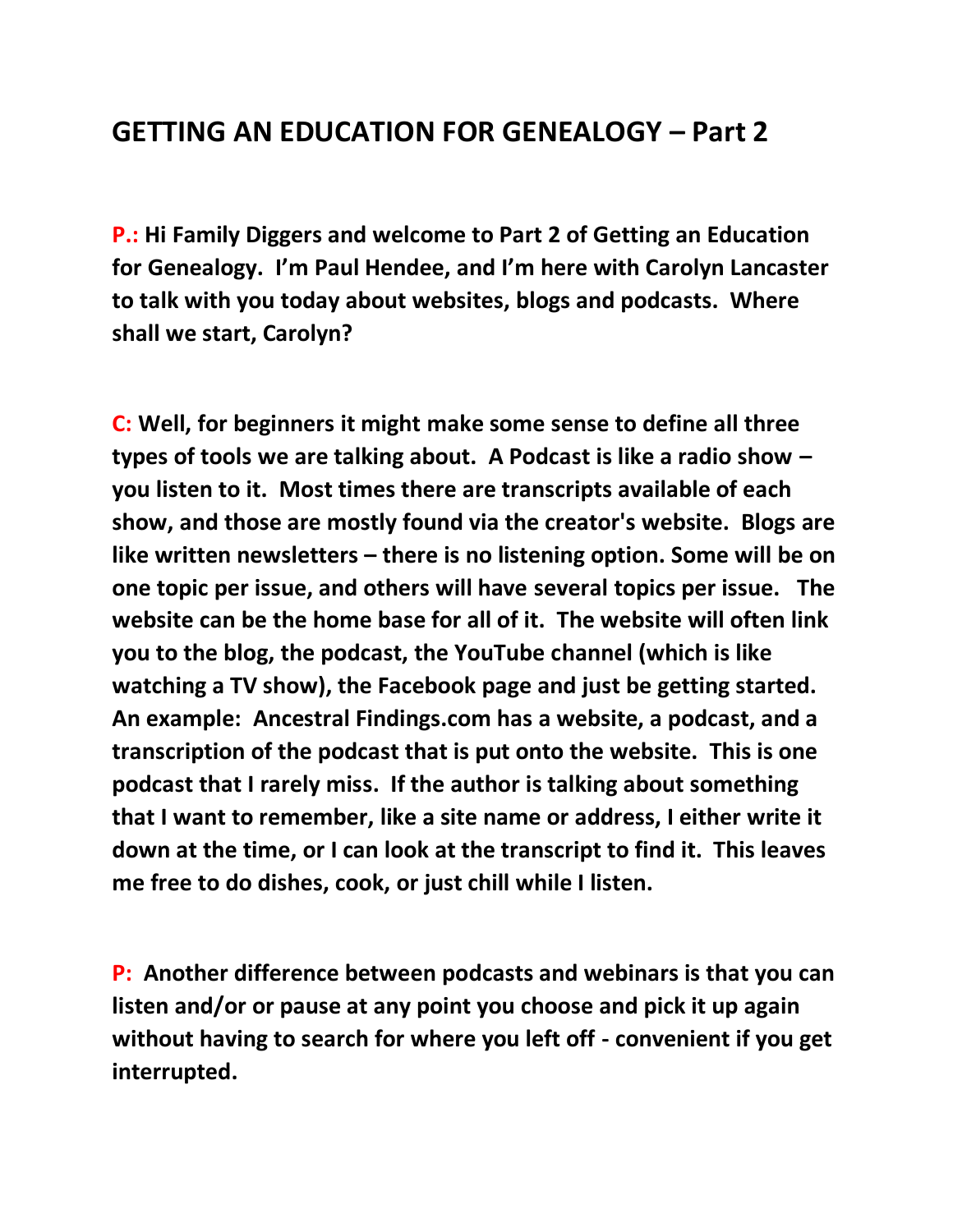**C: Our Family Digging.com website is primarily a place to access our podcasts and transcriptions of the podcasts. We have begun building links and a digital library, free for the use of those who subscribe. (Free) We keep it simple.**

**P: So let's move into where we can get an education for genealogy – beginning with the websites. [We have links to each of these sites for you at the end of this transcript.] In addition to FamilySearch's wiki, discussed further in a moment, beginners' tutorials can be found on: LearnWebSkills.com. Dr. Debbie Duay has a good grasp on what you need to know early in the process. This is a good beginner course. She also has a handout from a talk she gave on where to go to find the information you need when applying for membership in lineage societies like DAR (Daughters of the American Revolution). Applications for such societies are not beginner-level lessons. But when you are ready, this is a good site to find what you need and where to find it. (Free)** 

**And we talked last session about the YouTube channels we liked. Elevenses with Lisa, Genealogy Gems, Amy Johnson Crow, Aimee Cross, and Genealogy TV with Constance Knox are particularly good for beginners as well as more experienced genealogists. They also have websites.** 

**C: Genealogy.com has a number of resources for developing your research skills. They are now in read-only mode, but still very worthwhile stuff. They also have many family trees that are searchable. I found my grandmother's family tree done by a member**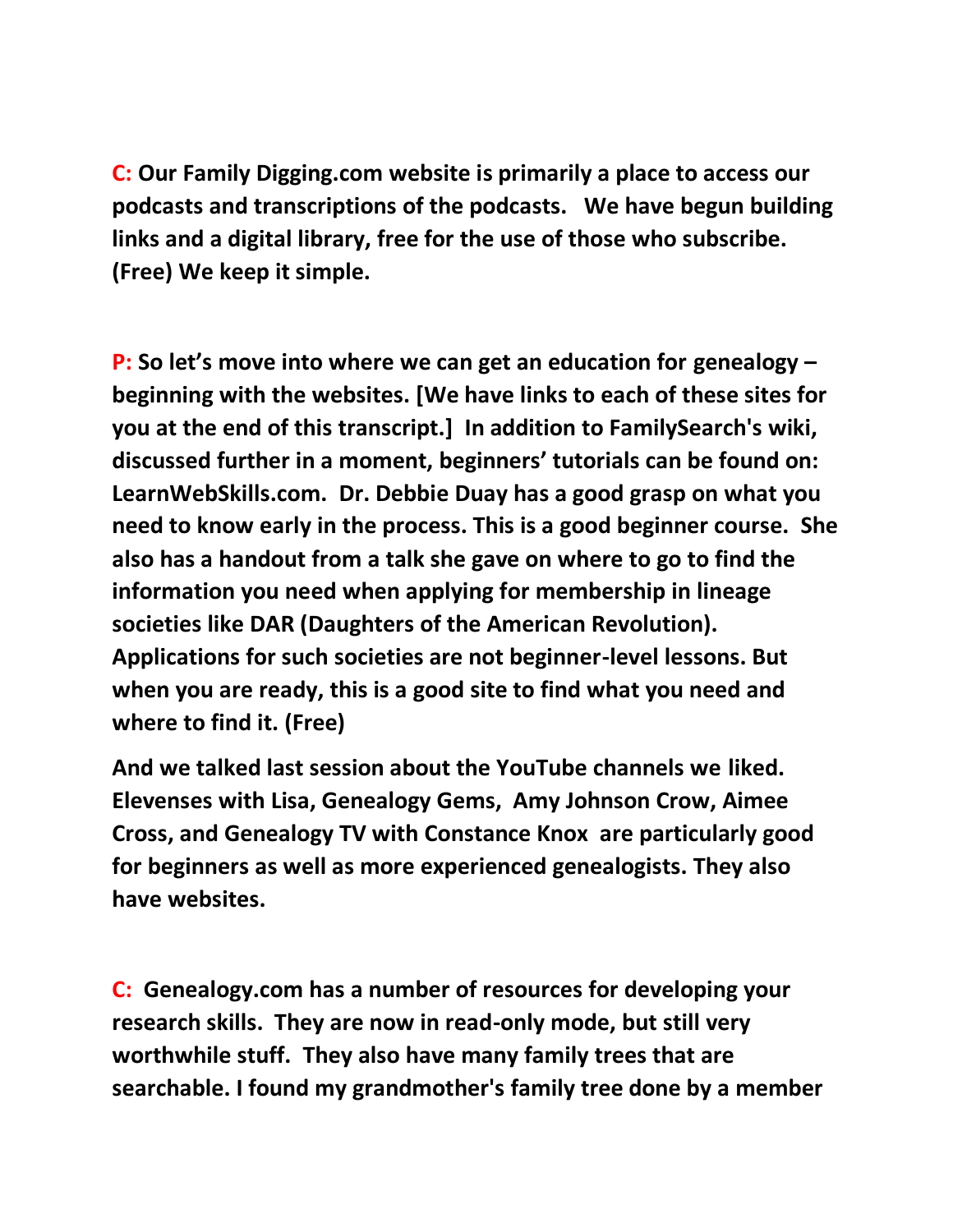**of her mother's family, fully sourced, going from Gram back to her immigrant ancestors. Saved me a lot of time, but I still had to go verify each of those sources, give them better citations, and keep finding more basic information to fill in the blanks. I also wanted to dive deeper into the lives of each of these folks and their collateral family members. One of several ongoing projects.**

**P: Rootsweb.com is a site that was one of the most popular (and free) genealogy websites that there was until Ancestry.com purchased it. There are still some things that you can access on it. Other things can now be accessed on Ancestry.com. (For instance, Ancestry digitized the reference book,** *The Source* **as one of its foundational sources for the Ancestry.com wiki. It started on Rootsweb. There are also many thousands of family trees on Rootsweb. Early in the process of your research, it is a good idea to see what has been done before, so you aren't spending all your time attempting to reinvent the wheel. Rootsweb is one place really worth searching. But like any tree, you need to prove for yourself for every fact, what is true and then cite the sources that prove it.**

**TheGenealogyGuide.com is another fairly comprehensive site for beginners to explore. It seems that more and more genealogists are hooking up links with Owain, the owner, which is a good sign.** 

**And Ancestry Academy is a free offering of Ancestry.com, offering classes on genealogy and also how-tos to get familiar with their website and technology.**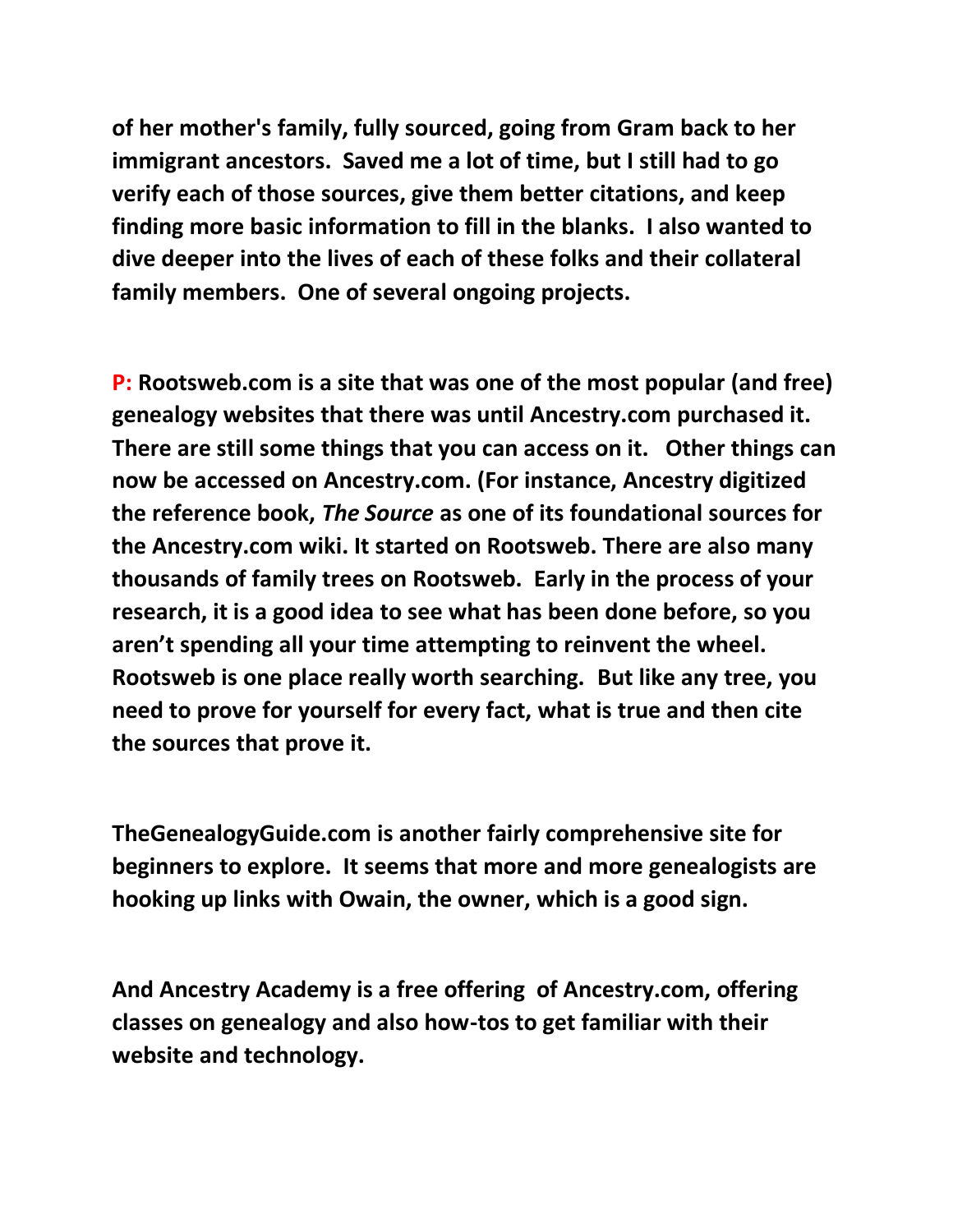**C: Wikis are a great way to find what you need to know in order to begin your research. This one is fundamental: Family Search's research wiki is just terrific. It is the very first place I go to find out where I need to go. It gives you history, boundaries, maps, events, types of records available, information on a location, when records began, what records have been destroyed, where to find genealogy records, both on their site and on other sites. (Free) And it is global in scope. It includes excellent lessons for beginners that are VERY helpful. Honestly, the more you use it and increase your knowledge of how to do genealogy, the better you will like it. It has over 98,000 articles to help you. Do yourself a favor and spend some time exploring this wiki - you will be glad you did.** 

**Another place to search by location is US Gen Web, another allvolunteer project which you search by State, county and sometimes it breaks down to towns. I have discovered a number of people by using the resources recommended by US Gen Web. However, the coverage is uneven. Some places have great information, while others have nothing. (And Covid has not helped.) But give it a try - it's free and may have interesting ways for you to learn more about your ancestors.** 

**P: Another type of place to explore are links sites. These can save you considerable time when you are looking for resources that will help you find your ancestors, and they will open new places to look for what you need. These are very valuable sites, for beginners and experts alike. Family Search's wiki is, in part, a links site. But FamilySearch.org also has a learning center. From the wiki, look into**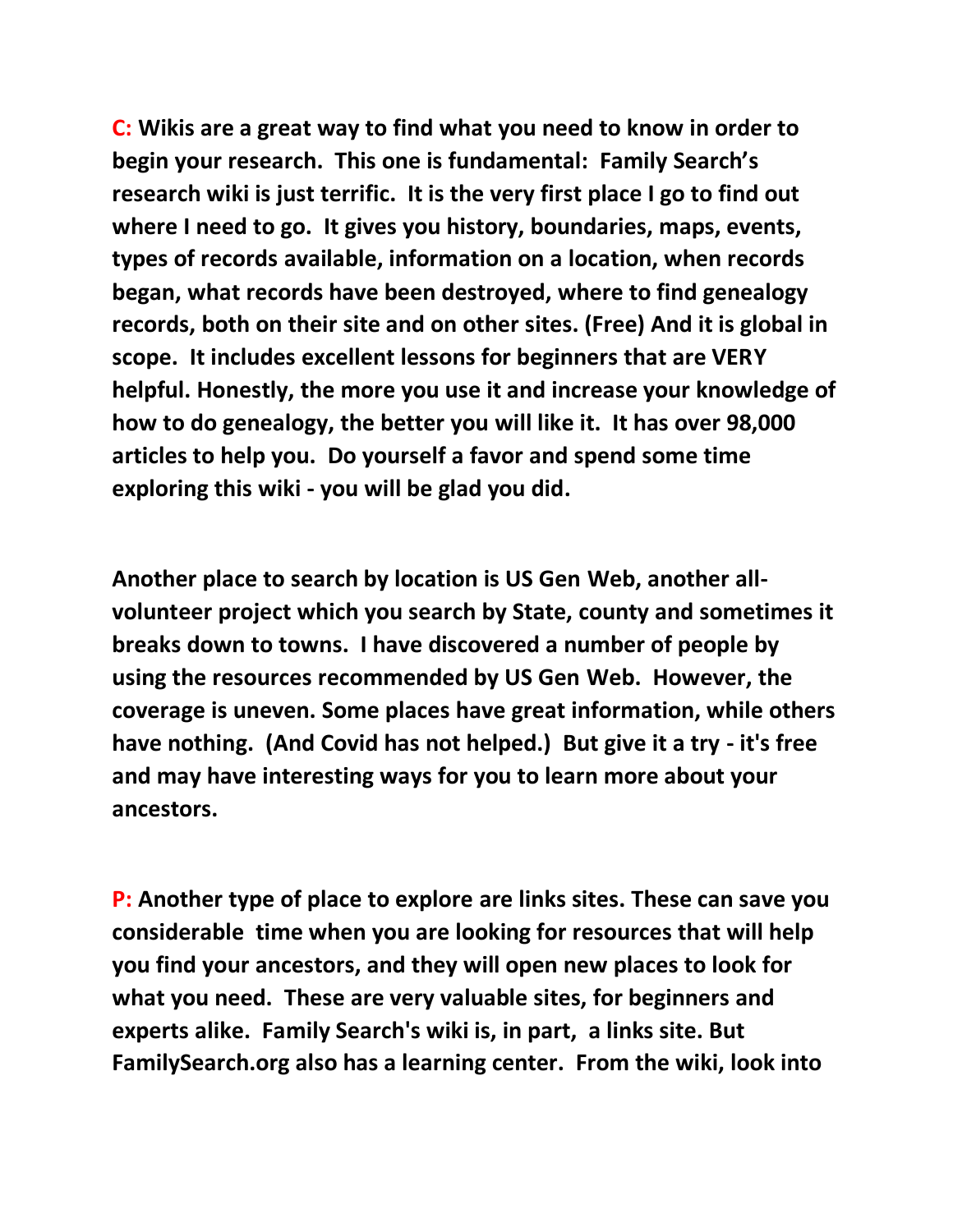**the Learning Center to find live and archived classes - over a thousand of them, many with handouts. Also, they are the major sponsor of the largest genealogy conference in the world each year. Go to Rootstech.org to find most sessions for the past two years. Their 2022 3-day virtual session was held the first weekend in March with over 1,000 classes. (And this doesn't even count Family Search's massive records collections, books and unpublished manuscripts and genealogies.)**

**Now let's go further into wikis. linkpendium.com is like Google for genealogy. It is USA focused. The creators went to every county in every state to find what genealogical resources exist and where to find them. There are over 10 million links to genealogy sites currently available, searchable by state, then county. Then be amazed at all the things you can link to - what a great resource! Unlike the FamilySearch wiki, Linkpendium does not have tutorials to learn how to research genealogy at a beginning level. But their main page is thorough, showing you how to navigate their site. And they have a good number of things that the Family Search wiki doesn't cover.**

**C: Then there is Access Genealogy. They provide links two main ways. First, you can search by location. A list of states runs down the righthand side of the main page. Second, you can search by topic or surname. These links are all free. They lead to many digitized books and other important information. They have a large site, and they are very interested in Native American genealogy, so the resources there are rich indeed. You need to know about the location you are searching in to know how best to go about doing the actual ancestor searches. If you take the time to do location research, you will never**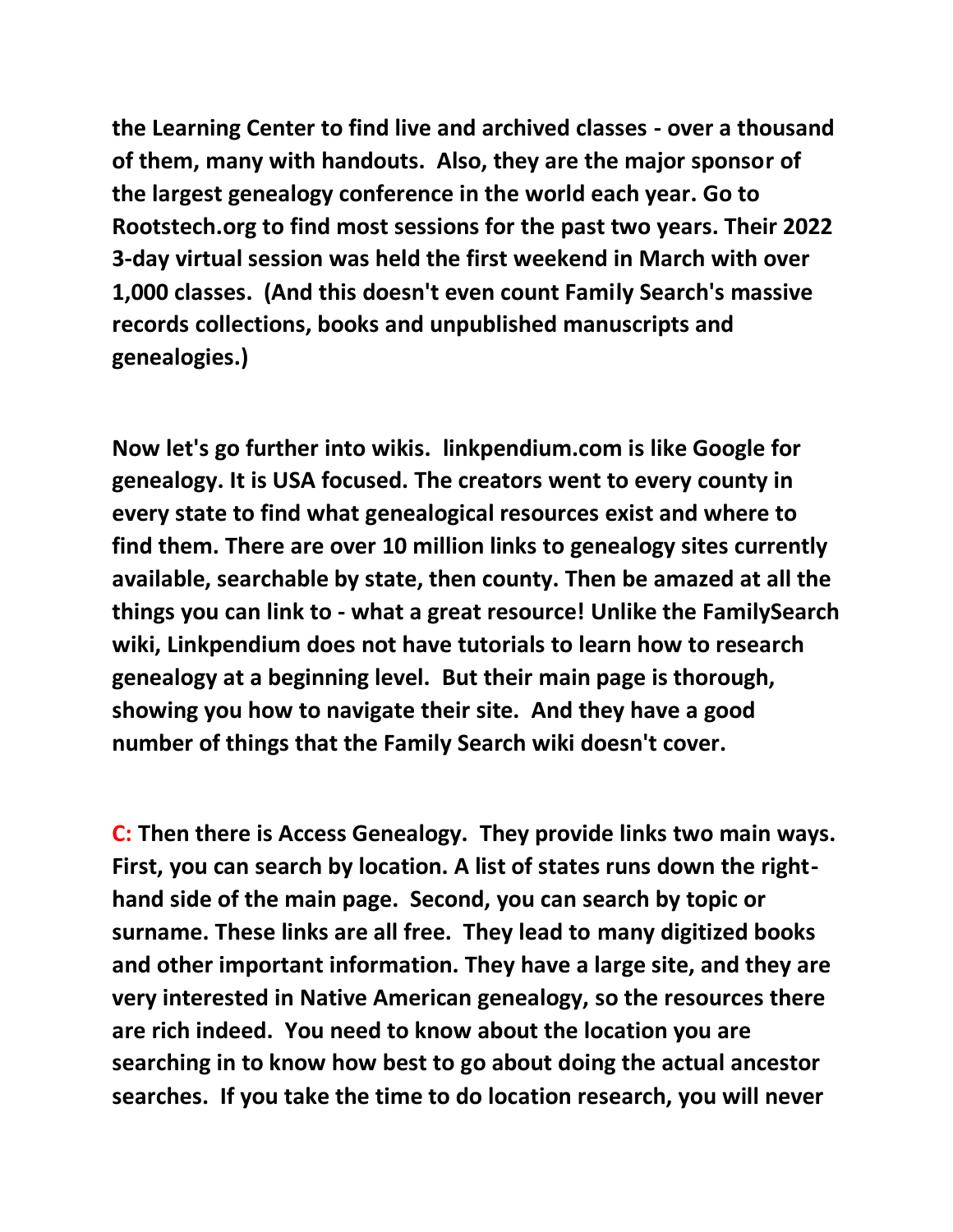**regret it - in the long haul it saves you time and errors. Links sites provide some location sources but are also the most productive ways to find out where to go to get the information you need.**

**The final links site we want to talk about today is The Ancestor Hunt. This started out as a place to find historic newspapers, but it has grown into one of the most useful sites in genea-world. They now have 21 categories of links: newspapers, obituaries, year books, alumni records, vital records, and way more. You search by type of source. What a great tool!** 

**P: Finally, there are podcasts. Needless to say, perhaps, but we are partial to podcasts. We enjoy offering our Family Digging podcast; however, we also like a number of others. Carolyn already mentioned Ancestral Findings. Family Tree Magazine also has a good one, as does The Genealogy Guys, as does Extreme Genes with Scott Fisher and others. You can find these podcasts and others by going to their website for a link to the recordings. As you have probably noticed, many of these publishers/creators have several types offerings, so you have choices as to how you want to hear what they have to offer.** 

**C: Well folks, this is all we have time for today. We urge you to take a copy of the transcript, found on our website, familydigging.com, to access the links to all the places we discussed today. And we hope you will join us next time for Part 3 of Getting an Education for Genealogy. We'll be talking about libraries, archives, historical, lineage and genealogical societies - and what excellent value they provide**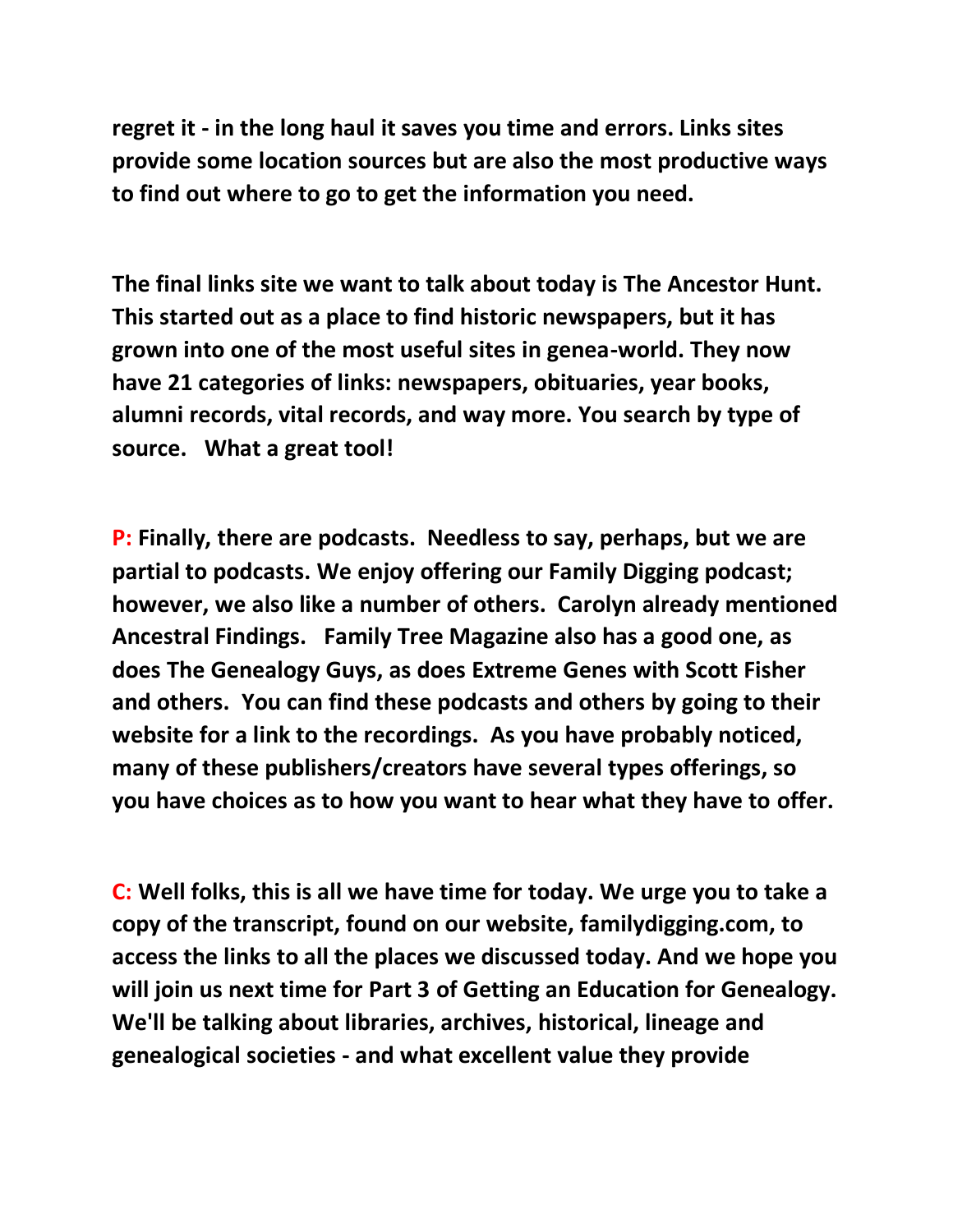**genealogy seekers. We encourage you to subscribe to get notified of our next session and to access our digital library. Until then,**

**Happy Digging! Paul and Carolyn**

## **PODCASTS WE LIKE: [https://familydigging.com](https://familydigging.com/) [https://genealogyguys.com](https://genealogyguys.com/) [https://ancestralfindings.com](https://ancestralfindings.com/) [https://extremegenes.com](https://extremegenes.com/) <http://familytreemagazine.com/genealogy-podcast> Genealogy Gems At [https://lisalouisecooke.com](https://lisalouisecooke.com/) Research Like a Pro At [https://familylocket.com](https://familylocket.com/) [https://amyjohnsoncrow.com](https://amyjohnsoncrow.com/)**

## **PLACES FOR TUTORIALS AND LEARNING**

**[https://familysearch.org](https://familysearch.org/) – you must register to access their records, learning center and other features. It is free. Once done, access the Learning Center for thousands of classes available, many with handouts. Also, they own [https://rootstech.org](https://rootstech.org/) which produces the largest family history conference in the world. The sessions from the past two years, most with handouts, are freely available. Good stuff!**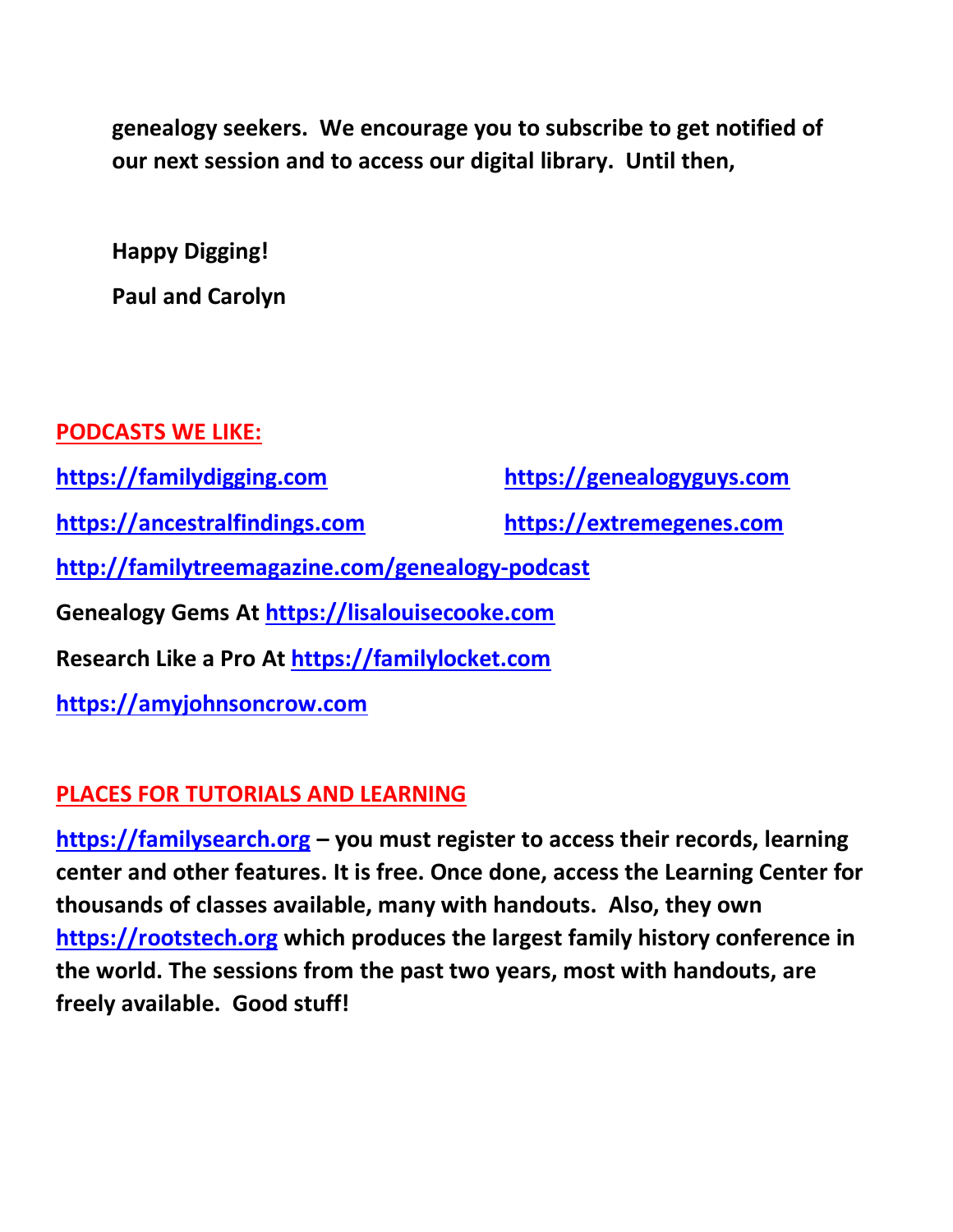**[https://learnwebskills.com](https://learnwebskills.com/) – Dr. Debbie Duay's site. Researching Your Family Tree (free tutorial) is good for beginners.**

**[https://genealogy.com](https://genealogy.com/) has many articles that will help you, as well as a search engine and more.**

**[https://thegenealogyguide.com](https://thegenealogyguide.com/) – is packed full of tips.**

**[https://ancestryacademy.com](https://www.ancestryacademy.com/browse)**

**LINKS SITES AND OTHER COMPREHENSIVE FINDING AIDS**

**<https://familysearch.org/en/wiki>**

**[http://www.linkpendium.com](http://www.linkpendium.com/)**

**[https://ldsgenealogy.com](https://ldsgenealogy.com/) – a new find, and a really good one.**

**[https://usgenweb.org](https://usgenweb.org/)**

**[https://theancestorhunt.com](https://theancestorhunt.com/)**

**[https://accessgenealogy.com](https://accessgenealogy.com/)**

**[https://cyndislist.com](https://cyndislist.com/)**

**[https://home.rootsweb.com](https://home.rootsweb.com/)**

**[http://familyhistorydaily.com](http://familyhistorydaily.com/)**

**<http://thoughtco.com/genealogy-4133308>**